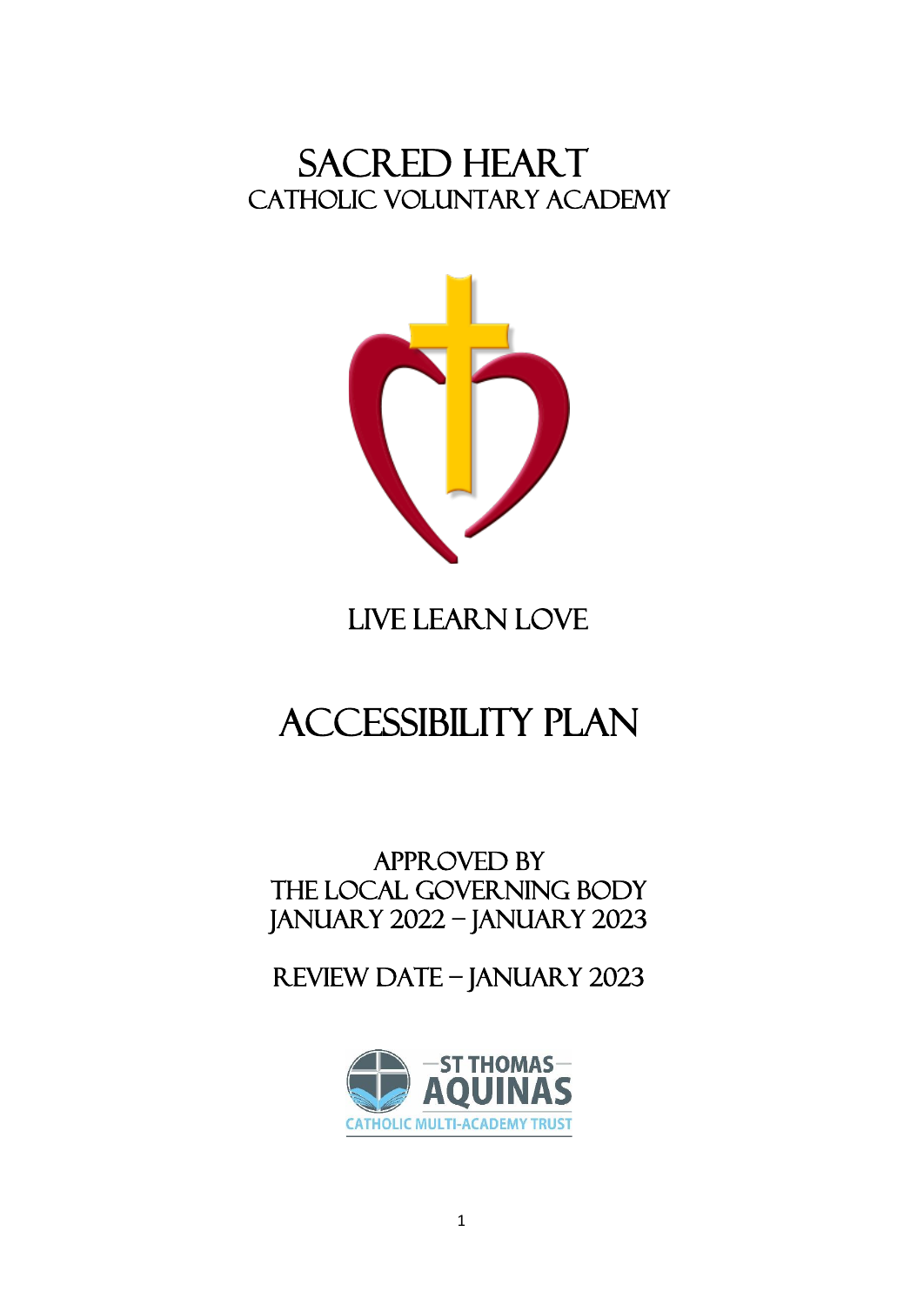#### **Accessibility Plan Introduction**

This plan identifies the ongoing actions of the Governing Body of Sacred Heart Catholic Voluntary Academy to increase access to education for pupils with disabilities in the following three areas;

- Increasing the extent to which pupils with disabilities can participate in the school curriculum;
- Improving the environment of the school to increase the extent to which disabled pupils can take advantage of education and associated services;
- Improving the delivery to disabled pupils of information which is provided in writing for pupils who are not disabled.

The attached plan is fully supported by the Governing Body and will be implemented from January 2022 onwards. It will be reviewed and revised by the Governing Body annually. It should be read alongside the school's Special Educational Needs Policy.

#### **Vision and Values**

As a Catholic School we at Sacred Heart are committed to providing a fully accessible environment and curriculum which values and includes all children and enables them to achieve their very best regardless of their education, physical, sensory, social, emotional and cultural needs. We look to the life and teachings of Jesus Christ as a model for the life of our school.

We aim to remove all barriers to ensure that every child can enjoy and fully participate in all aspects of school life and benefit from the full breadth and richness of the opportunities we provide.

We are further committed to developing a culture of awareness, tolerance and inclusion within our school.

#### **Curriculum:**

- Data obtained on future pupils to facilitate advanced planning, including pupils entering the Foundation Stage and those transferring from other schools;
- Established procedures for the identification and support of pupils with Special Educational Needs; See Special Educational Needs Policy
- Detailed pupil information given to all relevant staff;
- Regular home/school liaison;
- Differentiated curriculum to enable all pupils to feel secure and make progress;
- Teaching Assistants deployed to cover a range of curriculum needs e.g. speech and language, medical and physical needs, literacy and numeracy.
- Scribing for pupils where appropriate
- Training for staff and ongoing development in enabling pupils to access the curriculum & environment
- Special considerations for pupils taking part in tests
- Equipment for aiding access to the curriculum as appropriate eg Information technology such as laptops
- Strong links with outside support agencies;
- Consideration of children's preferred learning styles.
- Enabling smooth transition to other settings through effective liaison, transition materials & programmes
- **Physical Environment:**
- Accessible toilet